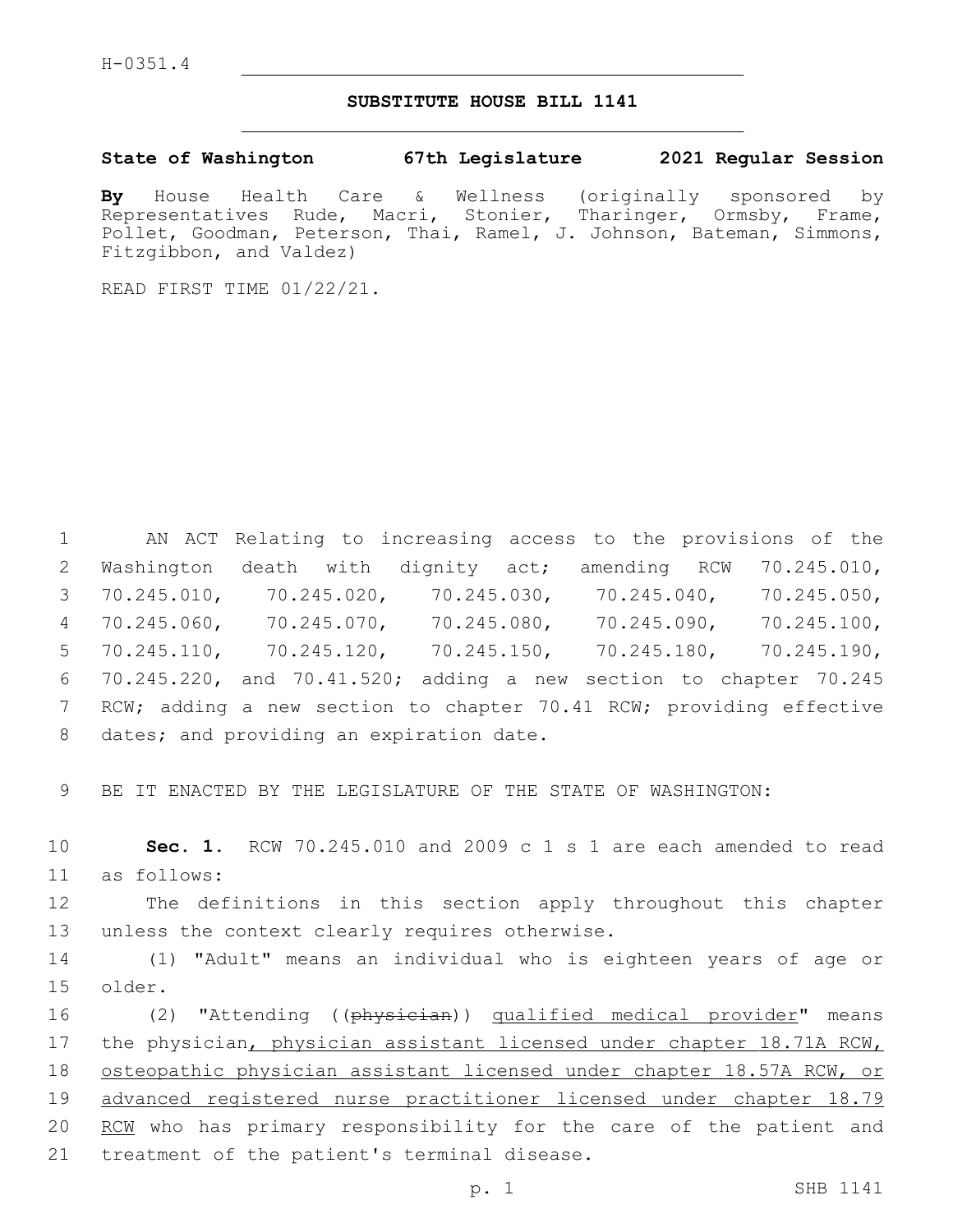(3) "Competent" means that, in the opinion of a court or in the 2 opinion of the patient's attending ((physician)) qualified medical provider or consulting ((physician)) qualified medical provider, psychiatrist, or psychologist, a patient has the ability to make and communicate an informed decision to health care providers, including communication through persons familiar with the patient's manner of 7 communicating if those persons are available.

 (4) "Consulting ((physician)) qualified medical provider" means a physician, physician assistant licensed under chapter 18.71A RCW, 10 osteopathic physician assistant licensed under chapter 18.57A RCW, or advanced registered nurse practitioner licensed under chapter 18.79 12 RCW who is qualified by specialty or experience to make a professional diagnosis and prognosis regarding the patient's disease.

 (5) "Counseling" means one or more consultations as necessary 15 between a state licensed psychiatrist  $((\theta \cdot \mathbf{r}))$ , psychologist, independent clinical social worker, advanced social worker, mental 17 health counselor, or psychiatric advanced registered nurse 18 practitioner and a patient for the purpose of determining that the patient is competent and not suffering from a psychiatric or psychological disorder or depression causing impaired judgment.

 (6) "Health care provider" means a person licensed, certified, or otherwise authorized or permitted by law to administer health care or dispense medication in the ordinary course of business or practice of a profession, and includes a health care facility.

 (7) "Informed decision" means a decision by a qualified patient, to request and obtain a prescription for medication that the qualified patient may self-administer to end his or her life in a humane and dignified manner, that is based on an appreciation of the relevant facts and after being fully informed by the attending 30 ((physician)) qualified medical provider of:

31 (a) His or her medical diagnosis;

32 (b) His or her prognosis;

 (c) The potential risks associated with taking the medication to 34 be prescribed;

 (d) The probable result of taking the medication to be 36 prescribed; and

 (e) The feasible alternatives including, but not limited to, 38 comfort care, hospice care, and pain control.

 (8) "Medically confirmed" means the medical opinion of the 40 attending ((physician)) qualified medical provider has been confirmed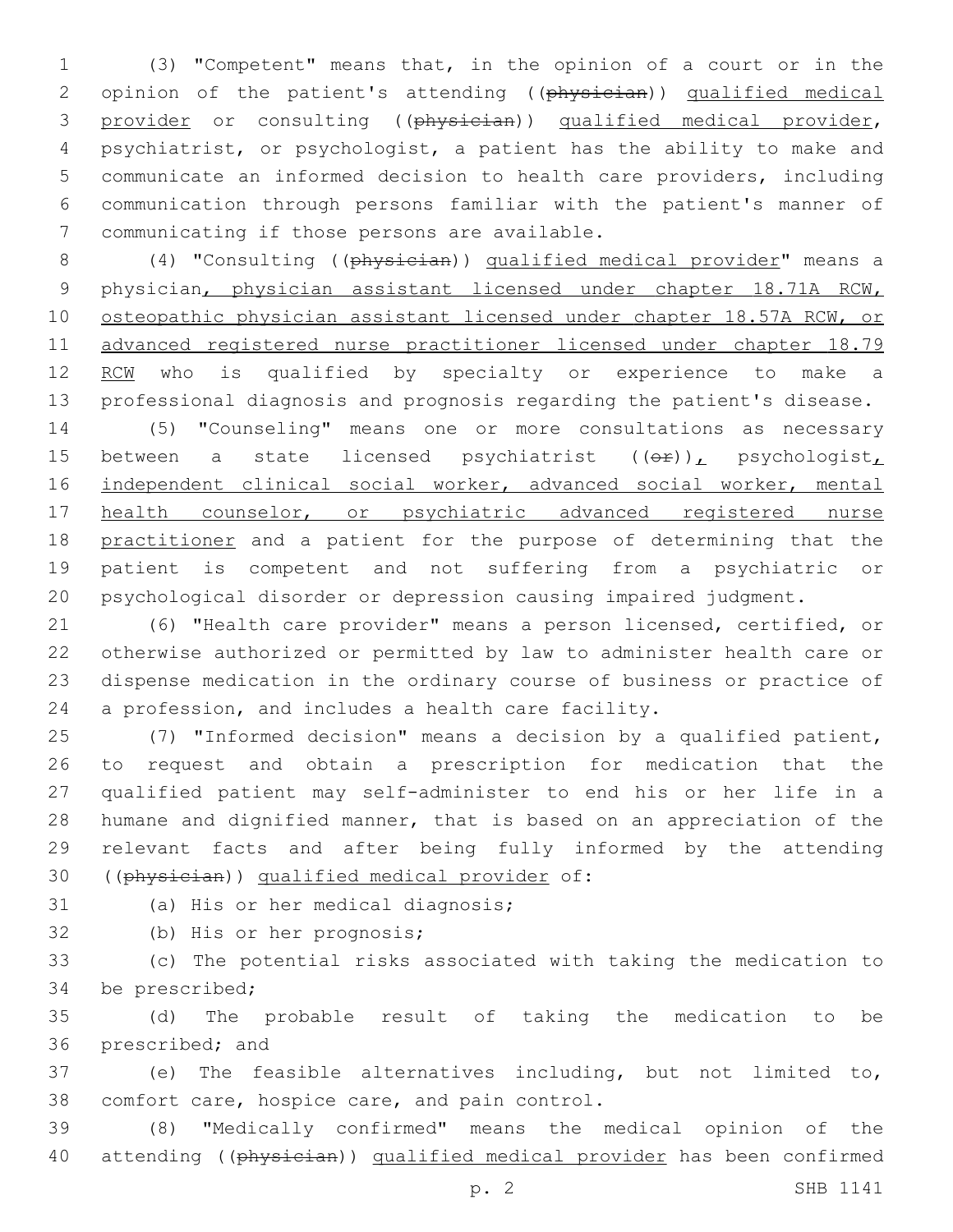1 by a consulting ((physician)) qualified medical provider who has examined the patient and the patient's relevant medical records.

 (9) "Patient" means a person who is under the care of ((a physician)) an attending qualified medical provider.

 (10) "Physician" means a doctor of medicine or osteopathy licensed to practice medicine in the state of Washington.

 (11) "Qualified patient" means a competent adult who is a resident of Washington state and has satisfied the requirements of this chapter in order to obtain a prescription for medication that the qualified patient may self-administer to end his or her life in a 11 humane and dignified manner.

 (12) "Self-administer" means a qualified patient's act of ingesting medication to end his or her life in a humane and dignified 14 manner.

 (13) "Terminal disease" means an incurable and irreversible disease that has been medically confirmed and will, within reasonable medical judgment, produce death within six months.

 **Sec. 2.** RCW 70.245.010 and 2009 c 1 s 1 are each amended to read as follows:19

 The definitions in this section apply throughout this chapter 21 unless the context clearly requires otherwise.

 (1) "Adult" means an individual who is eighteen years of age or 23 older.

24 (2) "Attending ((physician)) qualified medical provider" means 25 the physician, physician assistant licensed under chapter 18.71A RCW, or advanced registered nurse practitioner licensed under chapter 27 18.79 RCM who has primary responsibility for the care of the patient 28 and treatment of the patient's terminal disease.

 (3) "Competent" means that, in the opinion of a court or in the 30 opinion of the patient's attending ((physician)) qualified medical 31 provider or consulting ((physician)) qualified medical provider, psychiatrist, or psychologist, a patient has the ability to make and communicate an informed decision to health care providers, including communication through persons familiar with the patient's manner of 35 communicating if those persons are available.

 (4) "Consulting ((physician)) qualified medical provider" means a physician, physician assistant licensed under chapter 18.71A RCW, or advanced registered nurse practitioner licensed under chapter 18.79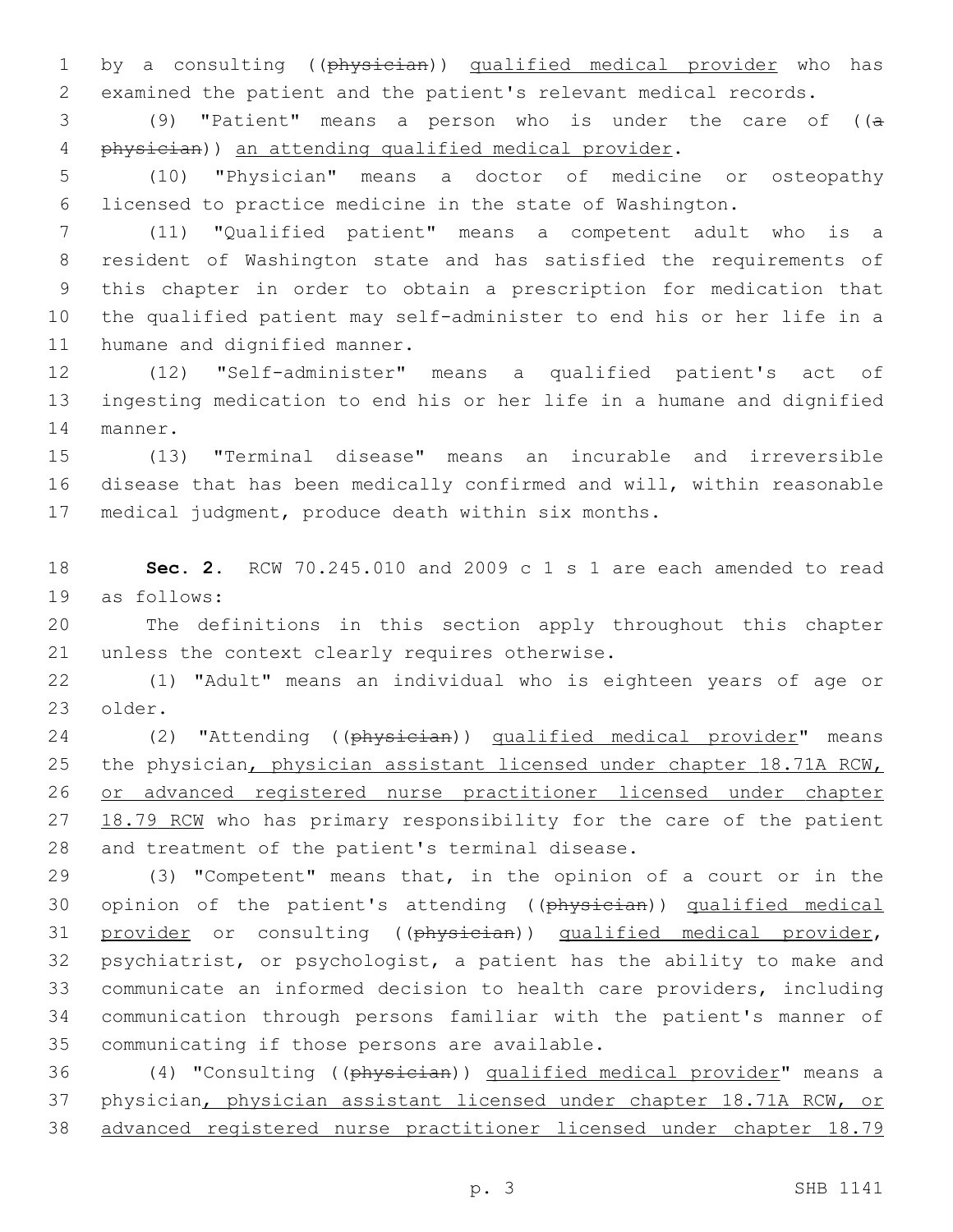1 RCM who is qualified by specialty or experience to make a professional diagnosis and prognosis regarding the patient's disease.

 (5) "Counseling" means one or more consultations as necessary 4 between a state licensed psychiatrist  $((\theta \cdot \mathbf{r}))_L$  psychologist, independent clinical social worker, advanced social worker, mental health counselor, or psychiatric advanced registered nurse practitioner and a patient for the purpose of determining that the patient is competent and not suffering from a psychiatric or psychological disorder or depression causing impaired judgment.

 (6) "Health care provider" means a person licensed, certified, or otherwise authorized or permitted by law to administer health care or dispense medication in the ordinary course of business or practice of a profession, and includes a health care facility.

 (7) "Informed decision" means a decision by a qualified patient, to request and obtain a prescription for medication that the qualified patient may self-administer to end his or her life in a humane and dignified manner, that is based on an appreciation of the relevant facts and after being fully informed by the attending 19 ((physician)) qualified medical provider of:

20 (a) His or her medical diagnosis;

21 (b) His or her prognosis;

 (c) The potential risks associated with taking the medication to 23 be prescribed;

 (d) The probable result of taking the medication to be 25 prescribed; and

 (e) The feasible alternatives including, but not limited to, 27 comfort care, hospice care, and pain control.

 (8) "Medically confirmed" means the medical opinion of the 29 attending ((physician)) qualified medical provider has been confirmed 30 by a consulting ((physician)) qualified medical provider who has examined the patient and the patient's relevant medical records.

32 (9) "Patient" means a person who is under the care of  $((a - b)^2)$ 33 physician)) an attending qualified medical provider.

 (10) "Physician" means a doctor of medicine or osteopathy licensed to practice medicine in the state of Washington.

 (11) "Qualified patient" means a competent adult who is a resident of Washington state and has satisfied the requirements of this chapter in order to obtain a prescription for medication that the qualified patient may self-administer to end his or her life in a 40 humane and dignified manner.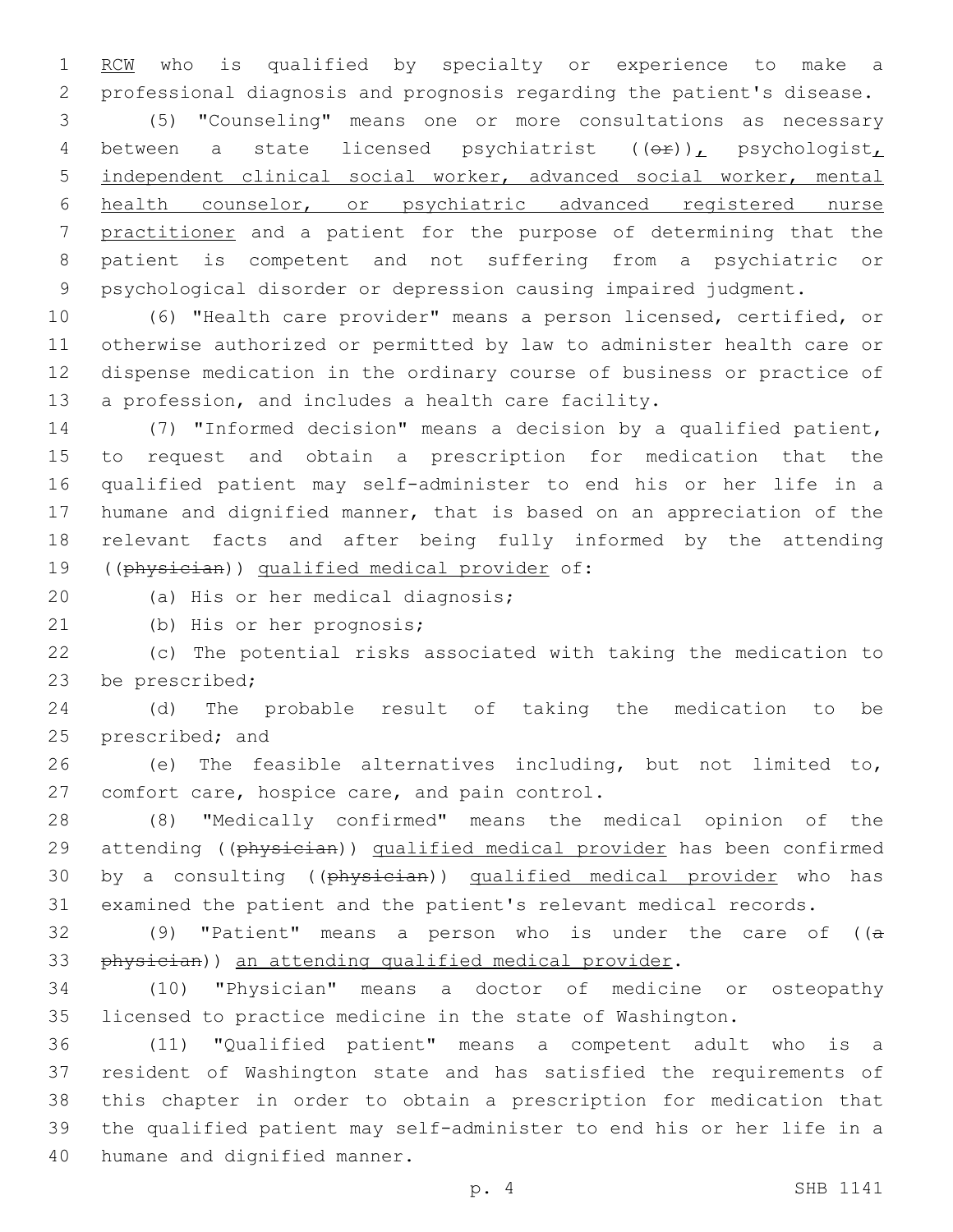(12) "Self-administer" means a qualified patient's act of ingesting medication to end his or her life in a humane and dignified 3 manner.

 (13) "Terminal disease" means an incurable and irreversible disease that has been medically confirmed and will, within reasonable medical judgment, produce death within six months.6

 NEW SECTION. **Sec. 3.** A new section is added to chapter 70.245 8 RCW to read as follows:

 (1) Subject to the provisions in subsection (2) of this section, a qualified patient may select the attending or consulting qualified medical provider of the qualified patient's choosing.

 (2)(a) If a qualified patient selects an attending qualified medical provider who is a licensed professional other than a physician, the qualified patient must select a physician to serve as the qualified patient's consulting qualified medical provider.

 (b) A qualified patient may select a consulting qualified medical provider who is a licensed professional other than a physician, only if the qualified patient's attending qualified medical provider is a 19 physician.

 **Sec. 4.** RCW 70.245.020 and 2009 c 1 s 2 are each amended to read as follows:21

 (1) An adult who is competent, is a resident of Washington state, 23 and has been determined by the attending ((physician)) qualified 24 medical provider and consulting ((physician)) qualified medical 25 provider to be suffering from a terminal disease, and who has voluntarily expressed his or her wish to die, may make a written request for medication that the patient may self-administer to end his or her life in a humane and dignified manner in accordance with 29 this chapter.

 (2) A person does not qualify under this chapter solely because 31 of age or disability.

 **Sec. 5.** RCW 70.245.030 and 2009 c 1 s 3 are each amended to read as follows:33

 (1) A valid request for medication under this chapter shall be in substantially the form described in RCW 70.245.220, signed and dated by the patient and witnessed by at least two individuals who, in the presence of the patient, attest that to the best of their knowledge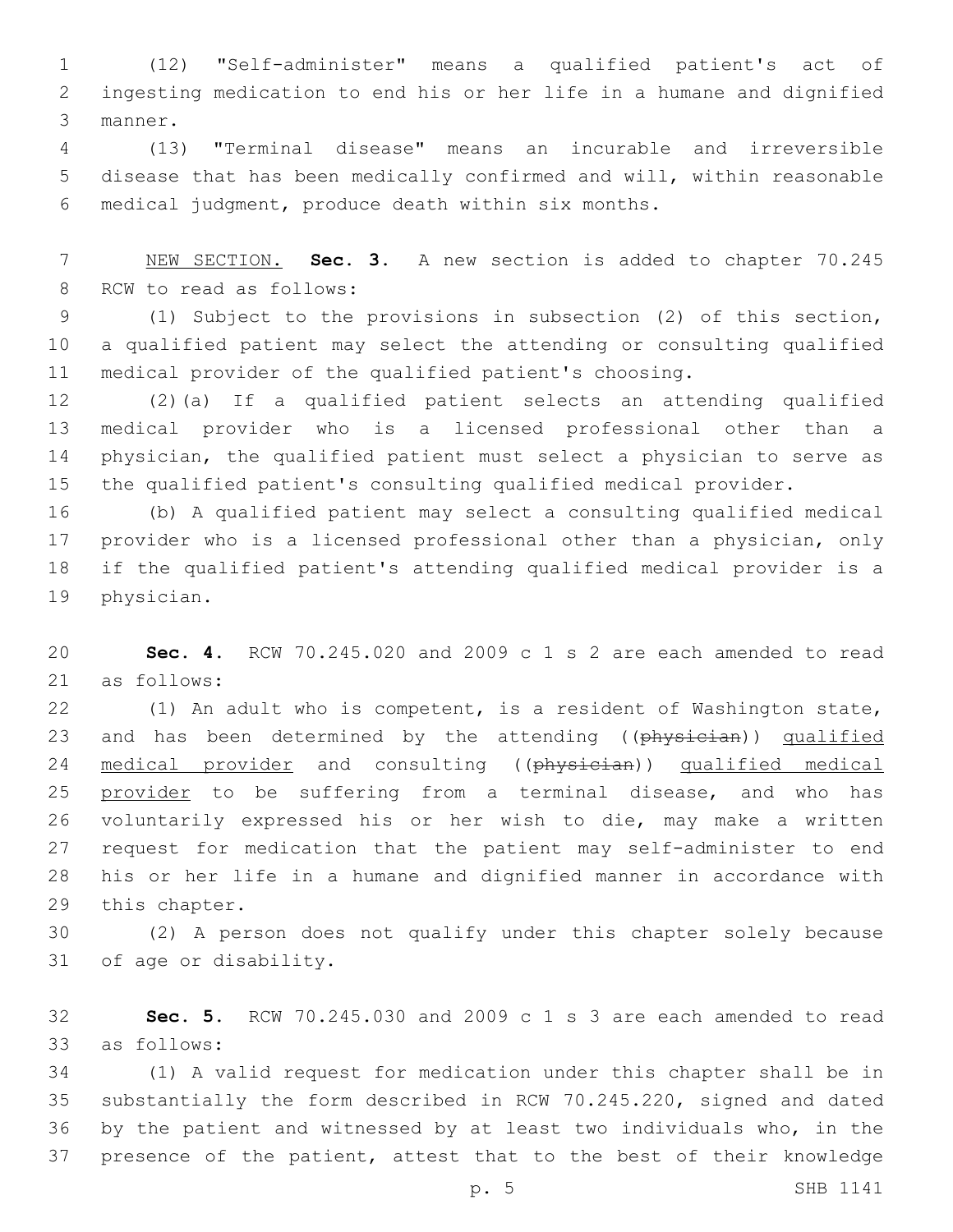1 and belief the patient is competent, acting voluntarily, and is not 2 being coerced to sign the request.

3 (2) One of the witnesses shall be a person who is not:

4 (a) A relative of the patient by blood, marriage, or adoption;

5 (b) A person who at the time the request is signed would be 6 entitled to any portion of the estate of the qualified patient upon 7 death under any will or by operation of law; or

8 (c) An owner, operator, or employee of a health care facility 9 where the qualified patient is receiving medical treatment or is a 10 resident.

11 (3) The patient's attending ((physician)) qualified medical 12 provider at the time the request is signed shall not be a witness.

 (4) If the patient is a patient in a long-term care facility at the time the written request is made, one of the witnesses shall be an individual designated by the facility and having the qualifications specified by the department of health by rule.

17 **Sec. 6.** RCW 70.245.040 and 2009 c 1 s 4 are each amended to read 18 as follows:

19 (1) The attending ((physician)) qualified medical provider shall:

20 (a) Make the initial determination of whether a patient has a 21 terminal disease, is competent, and has made the request voluntarily;

22 (b) Request that the patient demonstrate Washington state 23 residency under RCW 70.245.130;

24 (c) To ensure that the patient is making an informed decision, 25 inform the patient of:

26 (i) His or her medical diagnosis;

27 (ii) His or her prognosis;

28 (iii) The potential risks associated with taking the medication 29 to be prescribed;

30 (iv) The probable result of taking the medication to be 31 prescribed; and

32 (v) The feasible alternatives including, but not limited to, 33 comfort care, hospice care, and pain control;

34 (d) Refer the patient to a consulting ((physician)) qualified 35 medical provider for medical confirmation of the diagnosis, and for a 36 determination that the patient is competent and acting voluntarily;

37 (e) Refer the patient for counseling if appropriate under RCW 38 70.245.060;

39 (f) Recommend that the patient notify next of kin;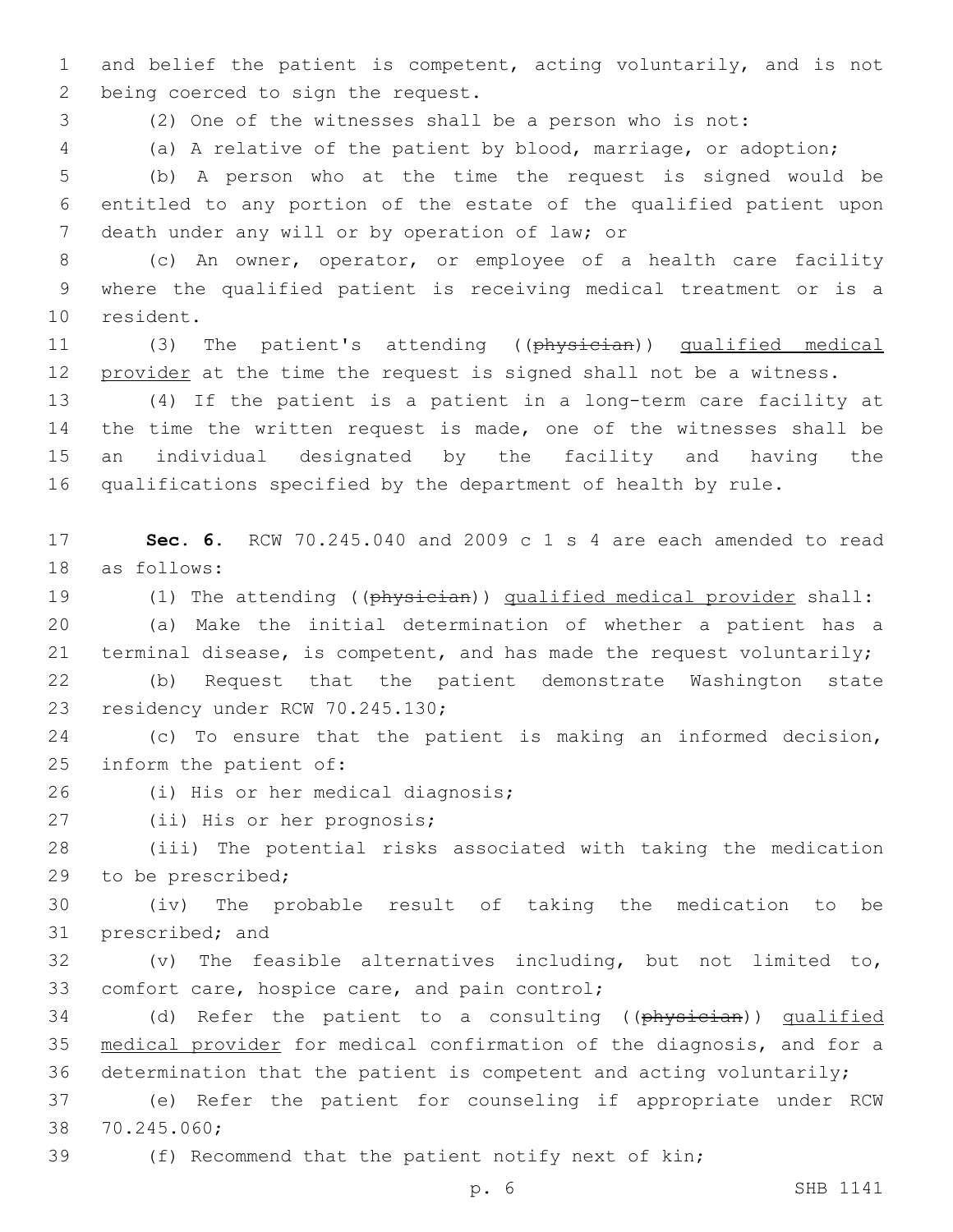1 (g) Counsel the patient about the importance of having another 2 person present when the patient takes the medication prescribed under 3 this chapter and of not taking the medication in a public place;

4 (h) Inform the patient that he or she has an opportunity to 5 rescind the request at any time and in any manner, and offer the 6 patient an opportunity to rescind at the end of the  $((fifteen-day))$ 7 relevant waiting period under RCW 70.245.090;

8 (i) Verify, immediately before writing the prescription for 9 medication under this chapter, that the patient is making an informed 10 decision;

11 (j) Fulfill the medical record documentation requirements of RCW 12 70.245.120;

 (k) Ensure that all appropriate steps are carried out in accordance with this chapter before writing a prescription for medication to enable a qualified patient to end his or her life in a 16 humane and dignified manner; and

 (l)(i) Dispense medications directly, including ancillary medications intended to facilitate the desired effect to minimize the 19 patient's discomfort, if the attending ((physician)) qualified medical provider is authorized under statute and rule to dispense and has a current drug enforcement administration certificate; or

22 (ii) ((With the patient's written consent:)) (A) Contact a 23 pharmacist and inform the pharmacist of the prescription; and

24 (B) Deliver the written prescription personally, by mail  $((\theta \cdot \mathbf{r}))$ 25 facsimile, or electronically to the pharmacist, who will dispense the 26 medications directly to either the patient, the attending 27 ((physician)) qualified medical provider, or ((an expressly 28 identified agent of the patient. Medications dispensed pursuant to 29 this subsection shall not be dispensed by mail or other form of 30 courier)) another person as requested by the qualified patient.

31 (2) The attending ((physician)) qualified medical provider may 32 sign the patient's death certificate which shall list the underlying 33 terminal disease as the cause of death.

34 (3) Delivery of the dispensed drug to the qualified patient, the 35 attending qualified medical provider, or another person as requested 36 by the qualified patient may be made by personal delivery, by 37 messenger service, or, with a signature required on delivery, by the 38 United States postal service or a similar private parcel delivery 39 entity.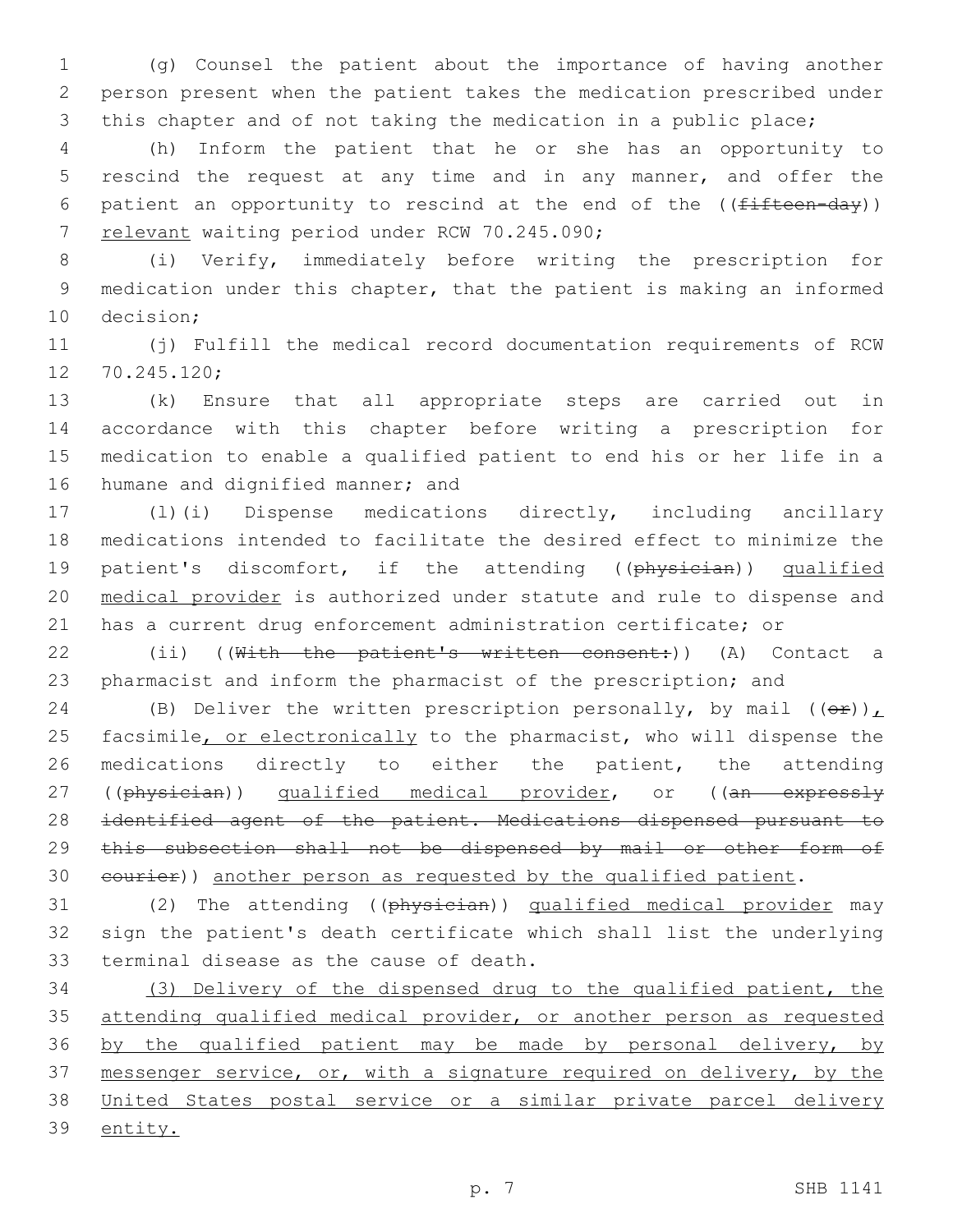1 **Sec. 7.** RCW 70.245.050 and 2009 c 1 s 5 are each amended to read 2 as follows:

 Before a patient is qualified under this chapter, a consulting ((physician)) qualified medical provider shall examine the patient and his or her relevant medical records and confirm, in writing, the attending ((physician's)) qualified medical provider's diagnosis that the patient is suffering from a terminal disease, and verify that the patient is competent, is acting voluntarily, and has made an informed 9 decision.

10 **Sec. 8.** RCW 70.245.060 and 2009 c 1 s 6 are each amended to read as follows:11

12 If, in the opinion of the attending ((physician)) qualified 13 medical provider or the consulting ((physician)) qualified medical 14 provider, a patient may be suffering from a psychiatric or 15 psychological disorder or depression causing impaired judgment, 16 either ((physician)) qualified medical provider shall refer the 17 patient for counseling. Medication to end a patient's life in a 18 humane and dignified manner shall not be prescribed until the person 19 performing the counseling determines that the patient is not 20 suffering from a psychiatric or psychological disorder or depression 21 causing impaired judgment.

22 **Sec. 9.** RCW 70.245.070 and 2009 c 1 s 7 are each amended to read 23 as follows:

24 A person shall not receive a prescription for medication to end 25 his or her life in a humane and dignified manner unless he or she has 26 made an informed decision. Immediately before writing a prescription 27 for medication under this chapter, the attending ((physician)) 28 qualified medical provider shall verify that the qualified patient is 29 making an informed decision.

30 **Sec. 10.** RCW 70.245.080 and 2009 c 1 s 8 are each amended to 31 read as follows:

32 The attending ((physician)) qualified medical provider shall 33 recommend that the patient notify the next of kin of his or her 34 request for medication under this chapter. A patient who declines or 35 is unable to notify next of kin shall not have his or her request 36 denied for that reason.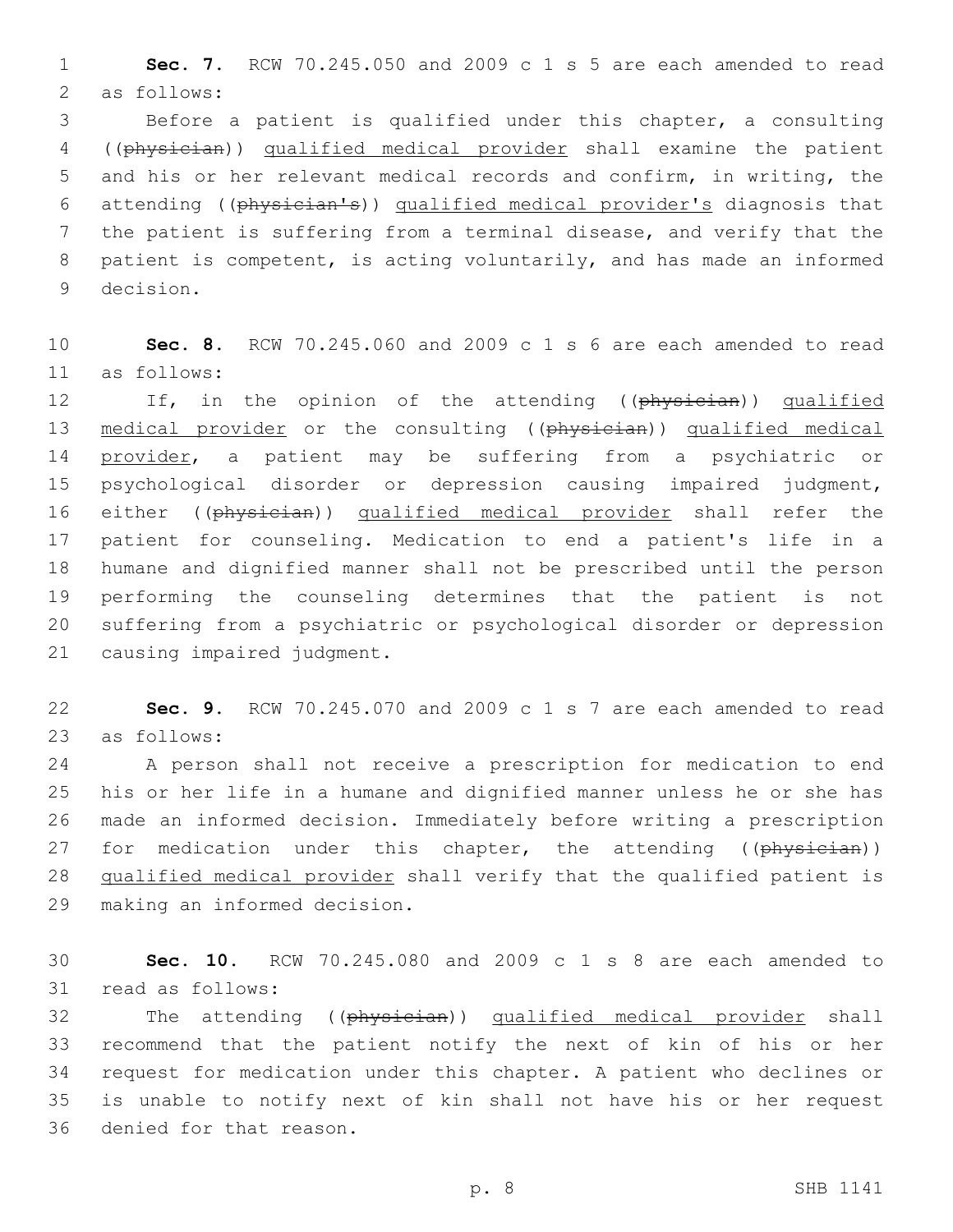**Sec. 11.** RCW 70.245.090 and 2009 c 1 s 9 are each amended to 2 read as follows:

 (1) To receive a prescription for medication that the qualified patient may self-administer to end his or her life in a humane and dignified manner, a qualified patient shall have made an oral request and a written request, and reiterate the oral request to his or her 7 attending ((physician)) qualified medical provider at least ((fifteen 8 days)) 72 hours after making the initial oral request.

 (2) Notwithstanding subsection (1) of this section, if, at the time of the qualified patient's initial oral request in subsection (1) of this section, the attending qualified medical provider determines that the qualified patient is not expected to survive for 13 72 hours, the qualified patient may receive the prescription upon making the second oral request sooner than 72 hours. At the time the qualified patient makes his or her second oral request, the attending ((physician)) qualified medical provider shall offer the qualified 17 patient an opportunity to rescind the request.

 **Sec. 12.** RCW 70.245.100 and 2009 c 1 s 10 are each amended to read as follows:19

 A patient may rescind his or her request at any time and in any manner without regard to his or her mental state. No prescription for medication under this chapter may be written without the attending ((physician)) qualified medical provider offering the qualified 24 patient an opportunity to rescind the request.

 **Sec. 13.** RCW 70.245.110 and 2009 c 1 s 11 are each amended to 26 read as follows:

27  $((+1))$  At least (( $f$ ifteen days)) 72 hours shall elapse between the patient's initial oral request and the writing of a prescription 29 under this chapter( $(-$ 

 (2) At least forty-eight hours shall elapse between the date the patient signs the written request and the writing of a prescription under this chapter)), unless the conditions in RCW 70.245.090(2) 33 allow for a period of less than 72 hours.

 **Sec. 14.** RCW 70.245.120 and 2009 c 1 s 12 are each amended to read as follows:35

 The following shall be documented or filed in the patient's 37 medical record: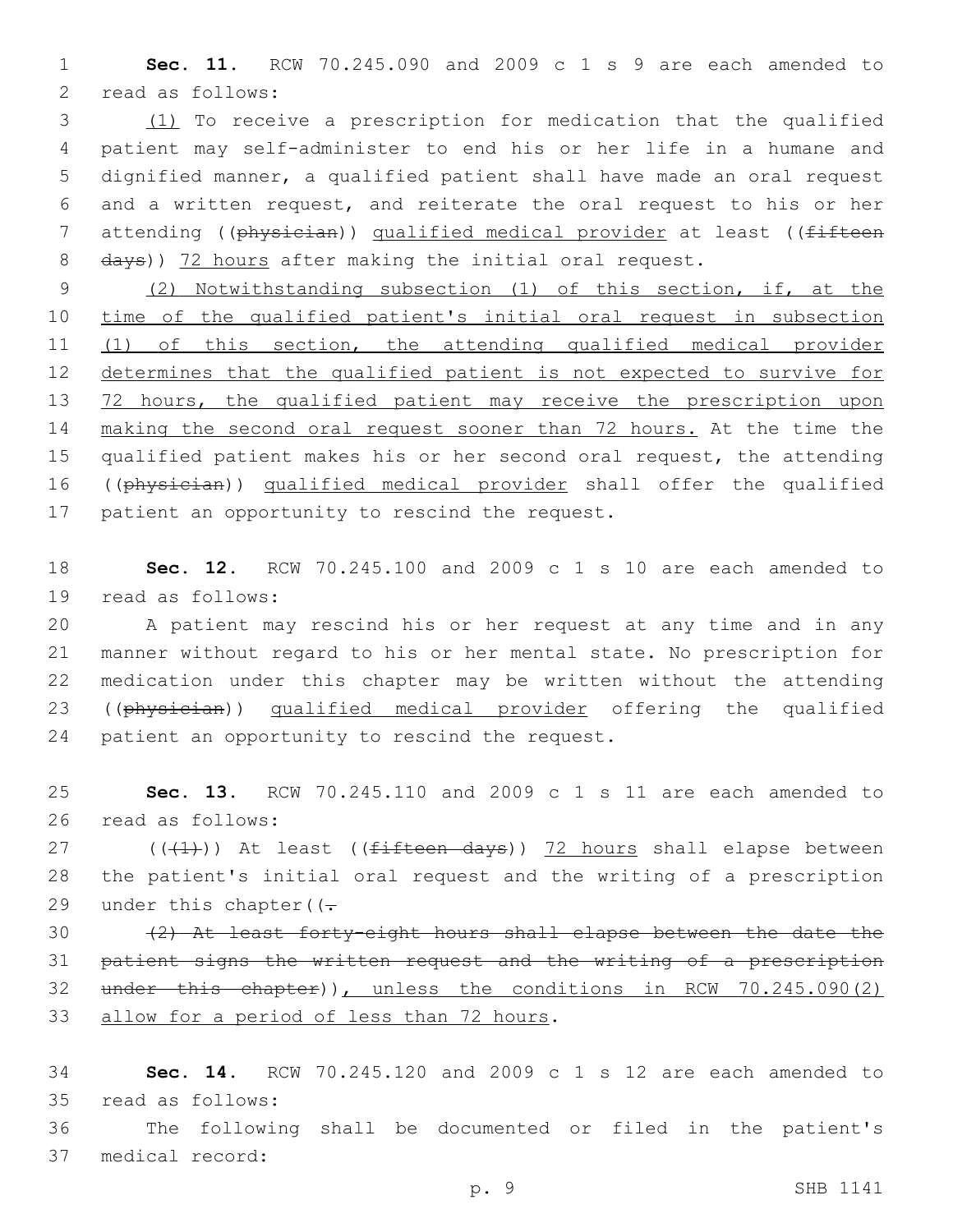(1) All oral requests by a patient for medication to end his or 2 her life in a humane and dignified manner;

 (2) All written requests by a patient for medication to end his 4 or her life in a humane and dignified manner;

 (3) The attending ((physician's)) qualified medical provider's diagnosis and prognosis, and determination that the patient is competent, is acting voluntarily, and has made an informed decision;

 (4) The consulting ((physician's)) qualified medical provider's diagnosis and prognosis, and verification that the patient is 10 competent, is acting voluntarily, and has made an informed decision;

 (5) A report of the outcome and determinations made during 12 counseling, if performed;

 (6) The attending ((physician's)) qualified medical provider's offer to the patient to rescind his or her request at the time of the patient's second oral request under RCW 70.245.090; and

16 (7) A note by the attending ((physician)) qualified medical 17 provider indicating that all requirements under this chapter have been met and indicating the steps taken to carry out the request, including a notation of the medication prescribed.

 **Sec. 15.** RCW 70.245.150 and 2009 c 1 s 15 are each amended to 21 read as follows:

 (1)(a) The department of health shall annually review all records 23 maintained under this chapter.

 (b) The department of health shall require any health care provider upon writing a prescription or dispensing medication under this chapter to file a copy of the dispensing record and such other administratively required documentation with the department. All administratively required documentation shall be mailed or otherwise transmitted as allowed by department of health rule to the department no later than thirty calendar days after the writing of a prescription and dispensing of medication under this chapter, except that all documents required to be filed with the department by the 33 prescribing ((physician)) qualified medical provider after the death 34 of the patient shall be mailed, faxed, or emailed no later than thirty calendar days after the date of death of the patient. In the event that anyone required under this chapter to report information to the department of health provides an inadequate or incomplete report, the department shall contact the person to request a complete 39 report.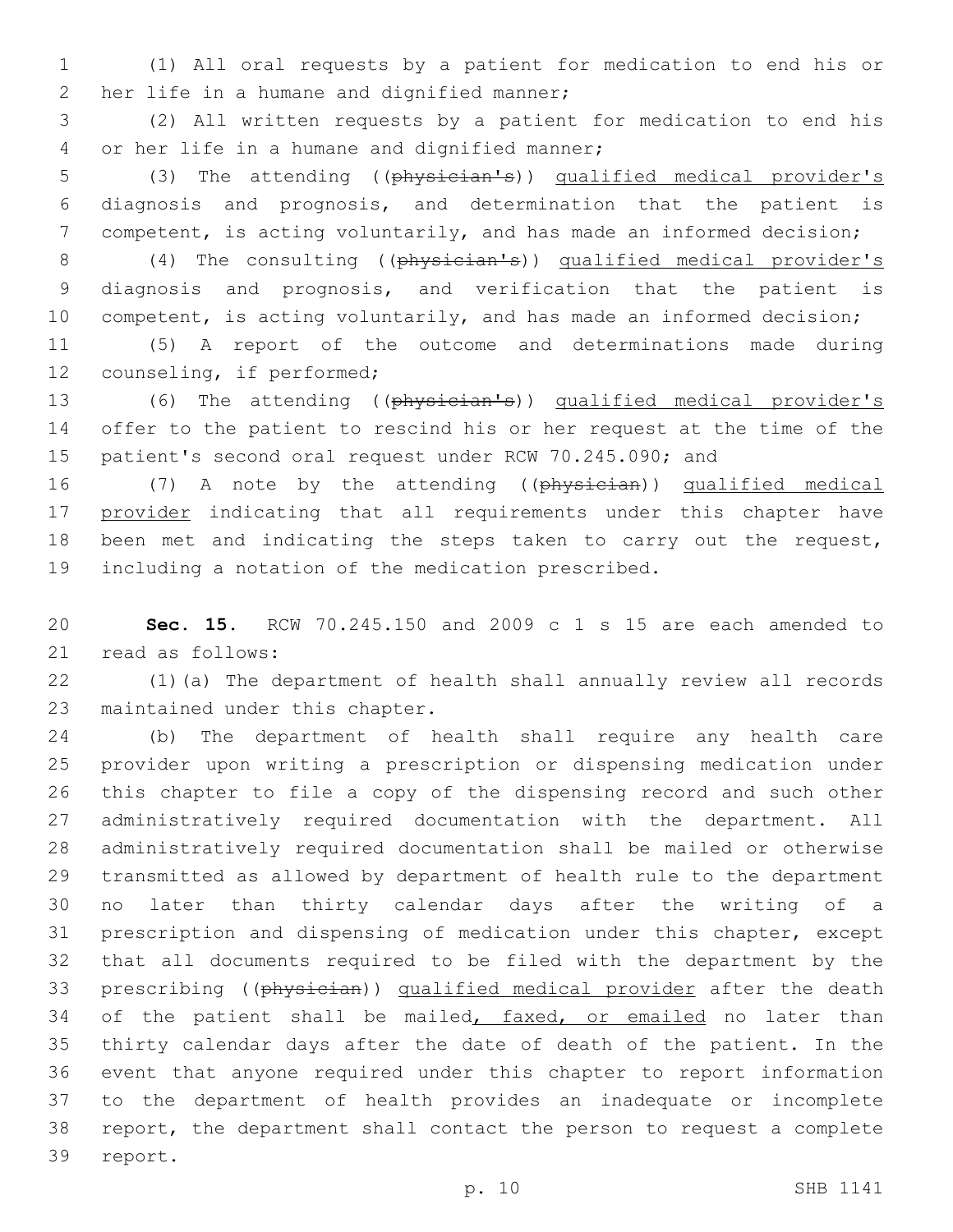(2) The department of health shall adopt rules to facilitate the collection of information regarding compliance with this chapter. Except as otherwise required by law, the information collected is not a public record and may not be made available for inspection by the 5 public.

 (3) The department of health shall generate and make available to the public an annual statistical report of information collected 8 under subsection (2) of this section.

 **Sec. 16.** RCW 70.245.180 and 2009 c 1 s 18 are each amended to 10 read as follows:

11 (1) Nothing in this chapter authorizes ((a physician)) an attending qualified medical provider, consulting qualified medical 13 provider, or any other person to end a patient's life by lethal injection, mercy killing, or active euthanasia. Actions taken in 15 accordance with this chapter do not, for any purpose, constitute suicide, assisted suicide, mercy killing, or homicide, under the law. State reports shall not refer to practice under this chapter as "suicide" or "assisted suicide." Consistent with RCW 70.245.010 (7), (11), and (12), 70.245.020(1), 70.245.040(1)(k), 70.245.060, 70.245.070, 70.245.090, 70.245.120 (1) and (2), 70.245.160 (1) and (2), 70.245.170, 70.245.190(1) (a) and (d), and 70.245.200(2), state reports shall refer to practice under this chapter as obtaining and 23 self-administering life-ending medication.

 (2) Nothing contained in this chapter shall be interpreted to 25 lower the applicable standard of care for the attending ((physician)) 26 qualified medical provider, consulting ((physician)) qualified 27 medical provider, psychiatrist or psychologist, or other health care 28 provider participating under this chapter.

 **Sec. 17.** RCW 70.245.190 and 2009 c 1 s 19 are each amended to 30 read as follows:

 (1) Except as provided in RCW 70.245.200 and subsection (2) of 32 this section:

 (a) A person shall not be subject to civil or criminal liability or professional disciplinary action for participating in good faith compliance with this chapter. This includes being present when a qualified patient takes the prescribed medication to end his or her 37 life in a humane and dignified manner;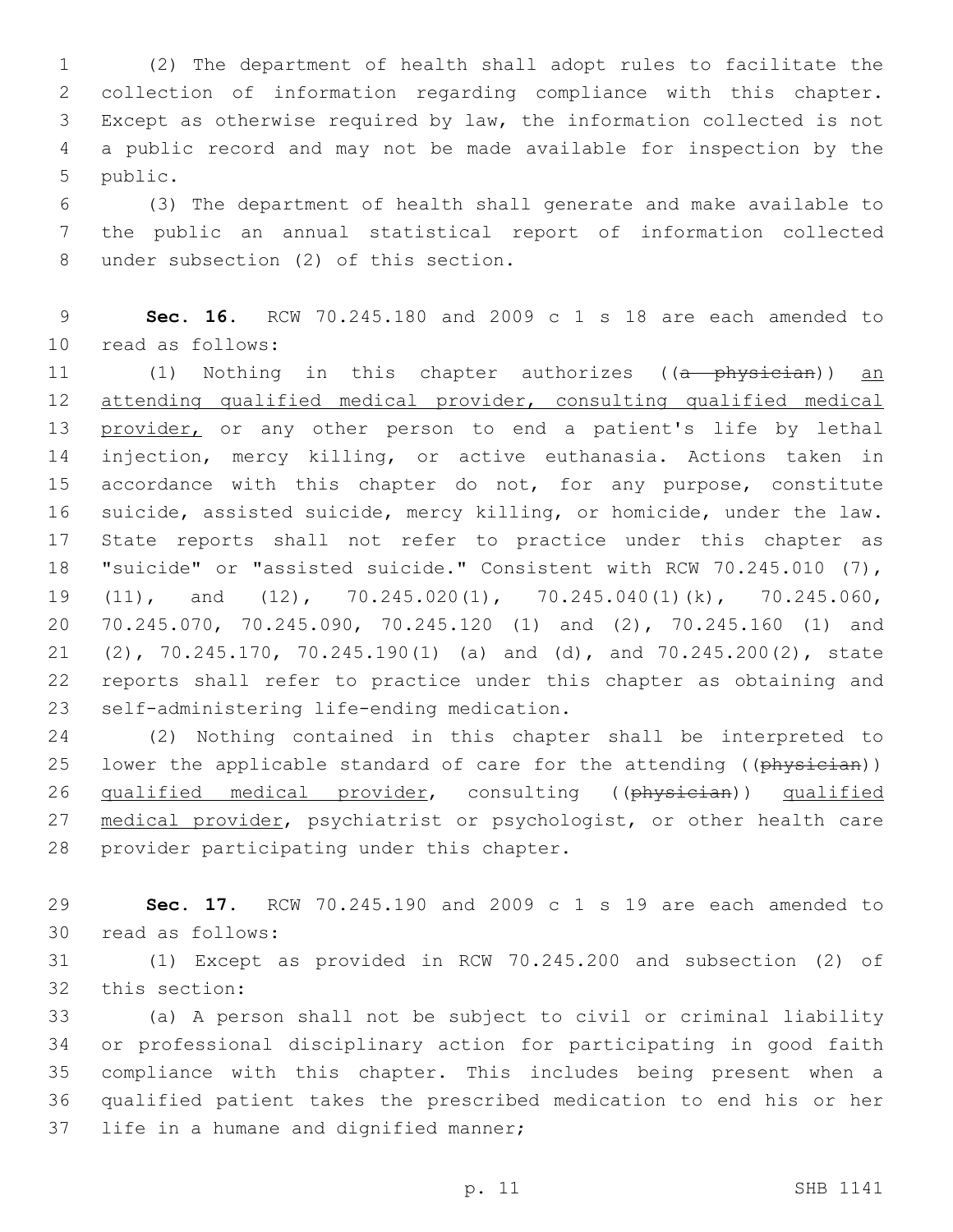(b) A professional organization or association, or health care provider, may not subject a person to censure, discipline, suspension, loss of license, loss of privileges, loss of membership, or other penalty for participating or refusing to participate in good 5 faith compliance with this chapter;

 (c) A patient's request for or provision by an attending ((physician)) qualified medical provider of medication in good faith compliance with this chapter does not constitute neglect for any purpose of law or provide the sole basis for the appointment of a 10 quardian or conservator; and

 (d) Only willing health care providers shall participate in the provision to a qualified patient of medication to end his or her life in a humane and dignified manner. If a health care provider is unable or unwilling to carry out a patient's request under this chapter, and 15 the patient transfers his or her care to a new health care provider, 16 the prior health care provider shall transfer, upon request, a copy of the patient's relevant medical records to the new health care 18 provider.

 (2)(a) A health care provider may prohibit another health care provider from participating under chapter 1, Laws of 2009 on the premises of the prohibiting provider if the prohibiting provider has given notice to all health care providers with privileges to practice on the premises and to the general public of the prohibiting provider's policy regarding participating under chapter 1, Laws of 25 2009. A health care provider may not, by contract or other form of agreement, prohibit another health care provider from participating 27 under chapter 1, Laws of 2009 while acting outside the course and 28 scope of the provider's capacity as an employee or independent 29 contractor of the prohibiting health care provider and while at a location that is not on the prohibiting health care provider's 31 premises and not on property that is owned by, leased by, or under the direct control of the prohibiting health care provider. This subsection does not prevent a health care provider from providing health care services to a patient that do not constitute 35 participation under chapter 1, Laws of 2009.

 (b)(i) A health care provider may subject another health care provider to the sanctions stated in this subsection if the sanctioning health care provider has notified the sanctioned provider before participation in chapter 1, Laws of 2009 that it prohibits 40 participation in chapter 1, Laws of 2009: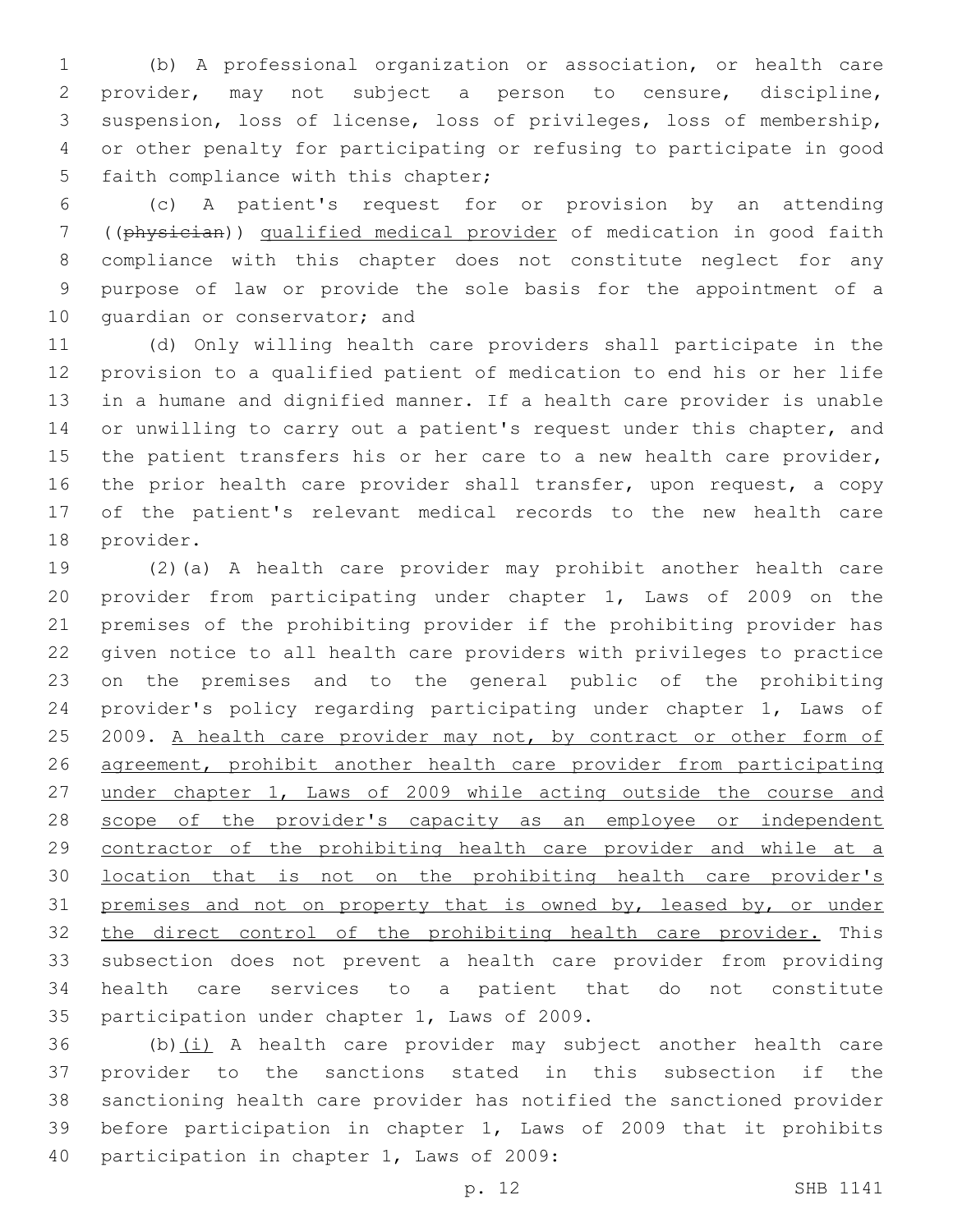1 (((i)) (A) Loss of privileges, loss of membership, or other sanctions provided under the medical staff bylaws, policies, and procedures of the sanctioning health care provider if the sanctioned provider is a member of the sanctioning provider's medical staff and participates in chapter 1, Laws of 2009 while on the health care facility premises of the sanctioning health care provider, but not including the private medical office of a physician or other 8 provider;

9 ( $(\frac{1+i}{i})$ ) (B) Termination of a lease or other property contract or 10 other nonmonetary remedies provided by a lease contract, not including loss or restriction of medical staff privileges or exclusion from a provider panel, if the sanctioned provider participates in chapter 1, Laws of 2009 while on the premises of the sanctioning health care provider or on property that is owned by or 15 under the direct control of the sanctioning health care provider; or

16 (( $(i\text{iii})$ ) (C) Termination of a contract or other nonmonetary remedies provided by contract if the sanctioned provider participates in chapter 1, Laws of 2009 while acting in the course and scope of the sanctioned provider's capacity as an employee or independent contractor of the sanctioning health care provider.

21  $(iii)$  Nothing in this subsection (2)(b)( $(\overrightarrow{+i}i)$ ) prevents:

 (A) A health care provider from participating in chapter 1, Laws of 2009 while acting outside the course and scope of the provider's 24 capacity as an employee or independent contractor and while at a 25 location that is not on the sanctioning health care provider's 26 facility premises and is not on property that is owned by, leased by, 27 or under the direct control of the sanctioning health care provider; 28 or

 (B) A patient from contracting with his or her attending 30 ((physician)) qualified medical provider and consulting ((physician)) qualified medical provider to act outside the course and scope of the provider's capacity as an employee or independent contractor of the sanctioning health care provider and while at a location that is not on the sanctioning health care provider's facility premises and is 35 not on property that is owned by, leased by, or under the direct 36 control of the sanctioning health care provider.

 (c) A health care provider that imposes sanctions under (b) of this subsection shall follow all due process and other procedures the sanctioning health care provider may have that are related to the imposition of sanctions on another health care provider.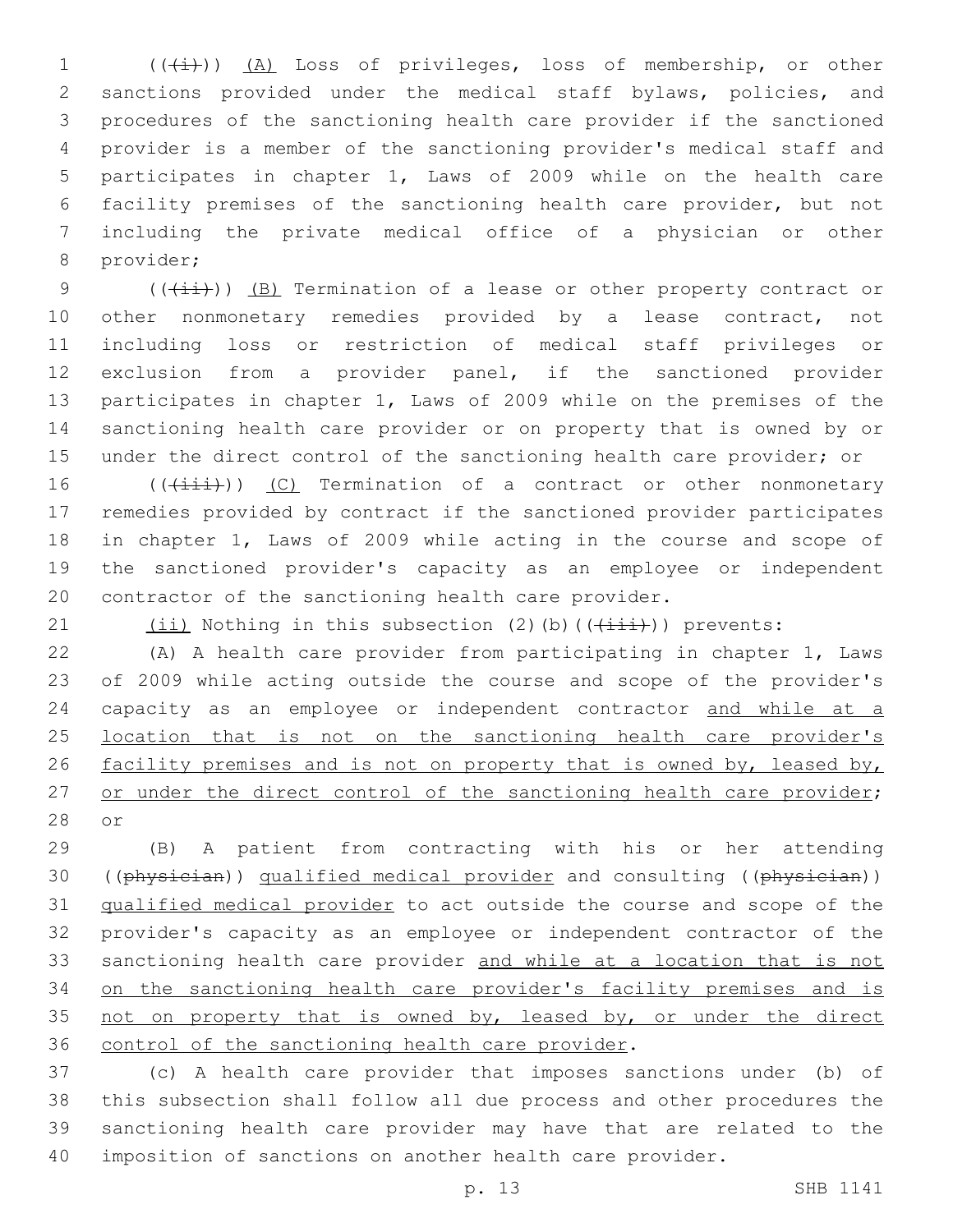(d) For the purposes of this subsection:1

 (i) "Notify" means a separate statement in writing to the health care provider specifically informing the health care provider before the provider's participation in chapter 1, Laws of 2009 of the sanctioning health care provider's policy about participation in 6 activities covered by this chapter.

7 (ii) "Participate in chapter 1, Laws of 2009" means to perform 8 the duties of an attending ((physician)) qualified medical provider 9 under RCW 70.245.040, the consulting ((physician)) qualified medical 10 provider function under RCW 70.245.050, or the counseling function 11 under RCW 70.245.060. "Participate in chapter 1, Laws of 2009" does 12 not include:

13 (A) Making an initial determination that a patient has a terminal 14 disease and informing the patient of the medical prognosis;

15 (B) Providing information about the Washington death with dignity 16 act to a patient upon the request of the patient;

17 (C) Providing a patient, upon the request of the patient, with a 18 referral to another ((physician)) attending or consulting qualified 19 medical provider; or

20 (D) A patient contracting with his or her attending ((physician)) 21 qualified medical provider and consulting ((physician)) qualified 22 medical provider to act outside of the course and scope of the 23 provider's capacity as an employee or independent contractor of the 24 sanctioning health care provider.

 (3) Suspension or termination of staff membership or privileges under subsection (2) of this section is not reportable under RCW 18.130.070. Action taken under RCW 70.245.030, 70.245.040, 70.245.050, or 70.245.060 may not be the sole basis for a report of 29 unprofessional conduct under RCW 18.130.180.

30 (4) References to "good faith" in subsection (1)(a), (b), and (c) 31 of this section do not allow a lower standard of care for health care 32 providers in the state of Washington.

33 **Sec. 18.** RCW 70.245.220 and 2009 c 1 s 22 are each amended to 34 read as follows:

35 A request for a medication as authorized by this chapter shall be 36 in substantially the following form:

37 REQUEST FOR MEDICATION TO END MY LIFE IN A ((HUMAN [HUMANE])) HUMANE AND DIGNIFIED MANNER38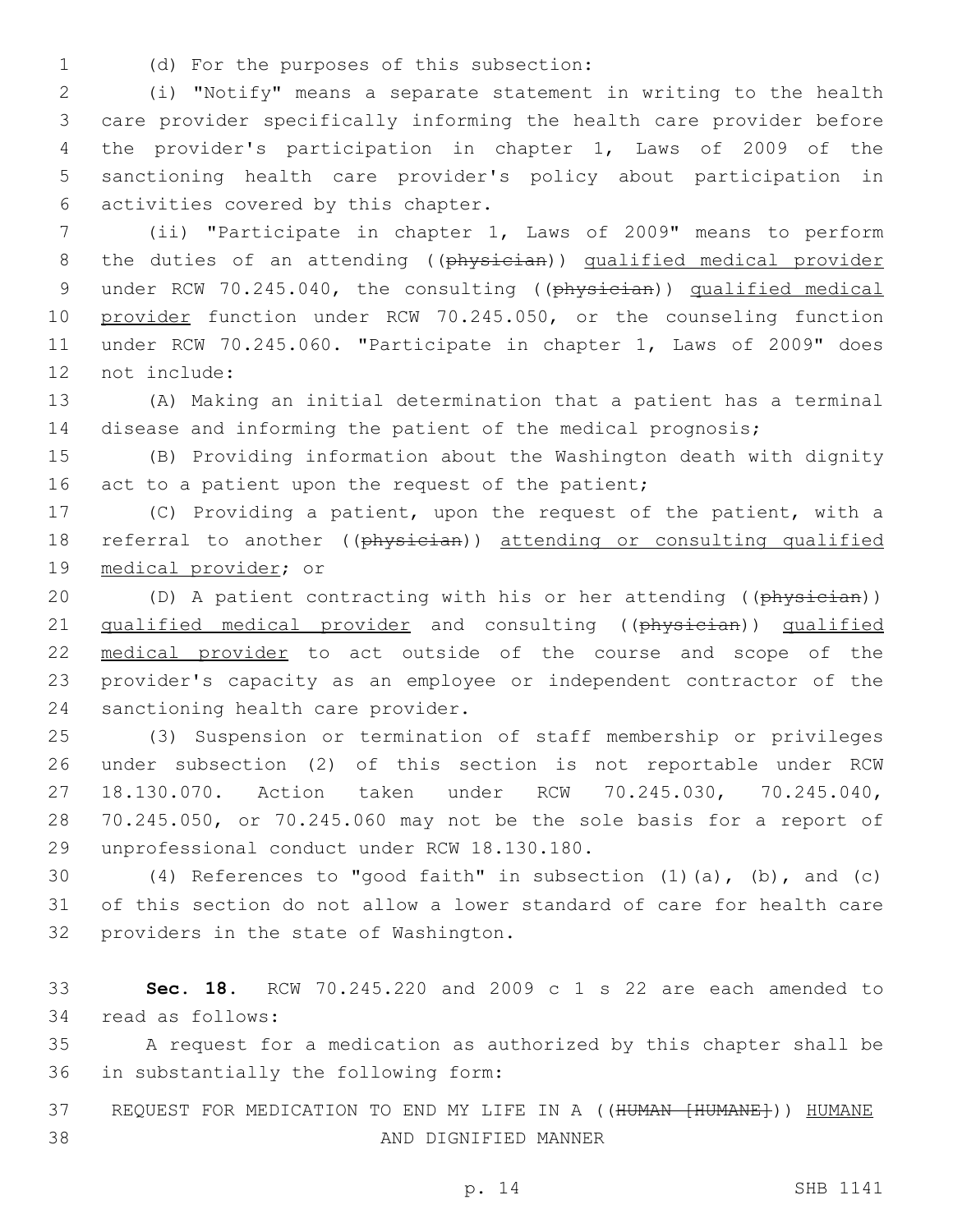1 I, . . . . . . . . . . . . . . ., am an adult of sound mind. 2 I am suffering from . . . . . . . . . . . . . . . which my 3 attending ((physician)) qualified medical provider has determined is 4 a terminal disease and which has been medically confirmed by a 5 consulting ((physician)) qualified medical provider. 6 I have been fully informed of my diagnosis, prognosis, the nature 7 of medication to be prescribed and potential associated risks, the 8 expected result, and the feasible alternatives, including comfort 9 care, hospice care, and pain control. 10 I request that my attending ((physician)) qualified medical 11 provider prescribe medication that I may self-administer to end my 12 life in a humane and dignified manner and to contact any pharmacist 13 to fill the prescription. 14 INITIAL ONE: 15 . . . . I have informed my family of my decision and taken 16 their opinions into consideration. 17 . . . . . I have decided not to inform my family of my decision. 18 . . . . . I have no family to inform of my decision. 19 I understand that I have the right to rescind this request at any 20 time. 21 I understand the full import of this request and I expect to die 22 when I take the medication to be prescribed. I further understand 23 that although most deaths occur within three hours, my death may take 24 longer and my ((physician)) qualified medical provider has counseled 25 me about this possibility. 26 I make this request voluntarily and without reservation, and I 27 accept full moral responsibility for my actions. Signed: . . . . . . . . . . . . . . .28 Dated: . . . . . . . . . . . . . . .29 30 DECLARATION OF WITNESSES 31 By initialing and signing below on or after the date the person 32 named above signs, we declare that the person making and signing the 33 above request: 34 35 Witness 1 Initials Witness 2 Initials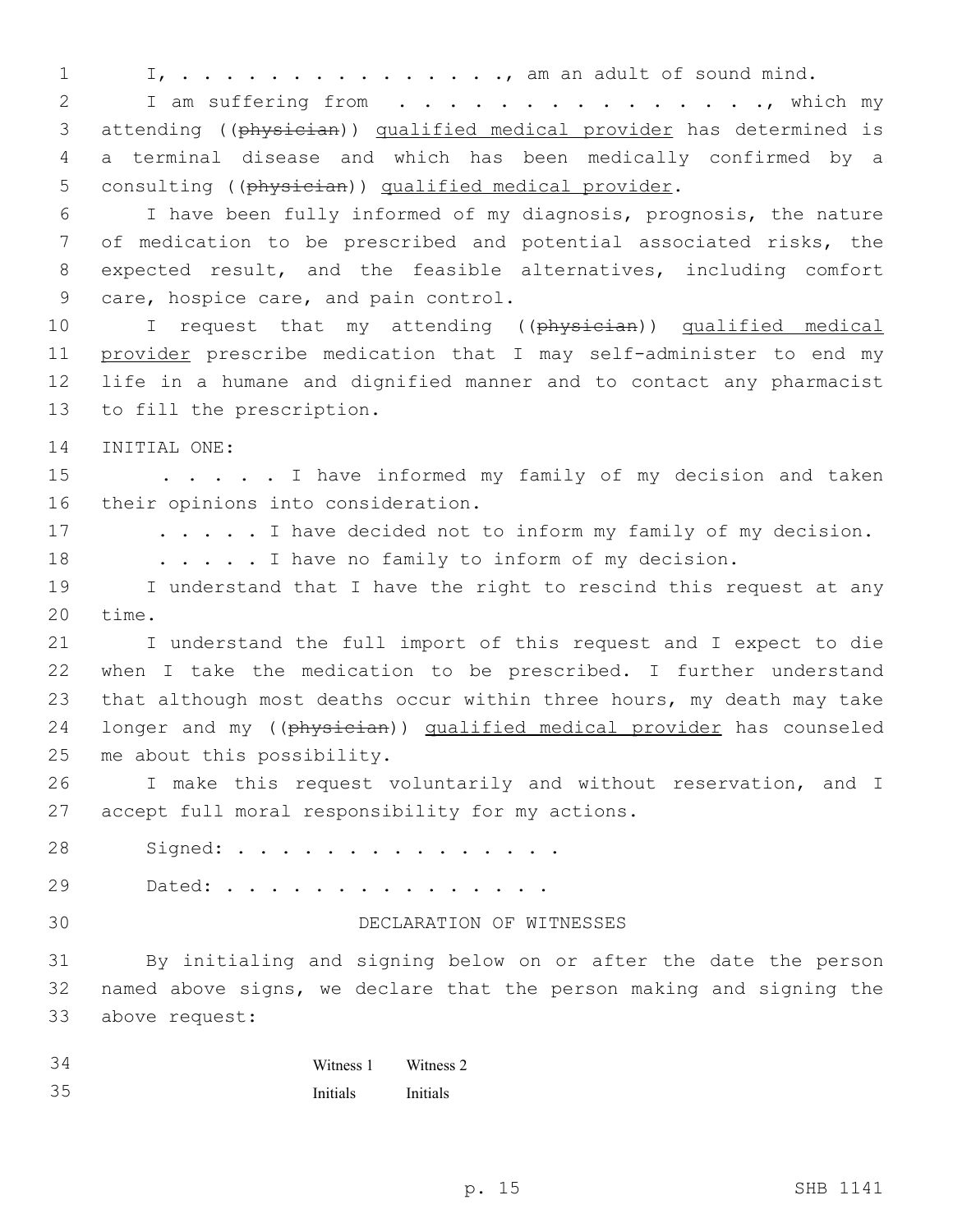| $\mathbf{1}$   | .                            |  | 1. Is personally known to     |
|----------------|------------------------------|--|-------------------------------|
| $\overline{2}$ |                              |  | us or has provided proof of   |
| 3              |                              |  | identity;                     |
| $\overline{4}$ | .                            |  | 2. Signed this request in     |
| 5              |                              |  | our presence on the date of   |
| 6              |                              |  | the person's signature;       |
| 7              | .                            |  | 3. Appears to be of sound     |
| 8              |                              |  | mind and not under duress,    |
| 9              |                              |  | fraud, or undue influence;    |
| 10             |                              |  | 4. Is not a patient for whom  |
| 11             |                              |  | either of us is the attending |
| 12             |                              |  | ((physician)) qualified       |
| 13             |                              |  | medical provider.             |
| 14             |                              |  |                               |
| 15             | Signature of Witness 1/Date: |  |                               |
| 16             | Printed Name of Witness 2:   |  |                               |
| 17             |                              |  | Signature of Witness 2/Date:  |

 NOTE: One witness shall not be a relative by blood, marriage, or adoption of the person signing this request, shall not be entitled to any portion of the person's estate upon death, and shall not own, operate, or be employed at a health care facility where the person is a patient or resident. If the patient is an inpatient at a health care facility, one of the witnesses shall be an individual designated 24 by the facility.

25 **Sec. 19.** RCW 70.41.520 and 2019 c 399 s 4 are each amended to 26 read as follows:

27 (1) ((By September 1, 2019, every)) Every hospital must submit to 28 the department its policies related to access to care regarding:

(a) Admission;29

30 (b) End-of-life care and the death with dignity act, chapter 31 70.245 RCW;

32 (c) Nondiscrimination; and

33  $((\text{e}))(\text{d})$  Reproductive health care.

34 (2) The department shall post a copy of the policies received 35 under subsection (1) of this section on its website.